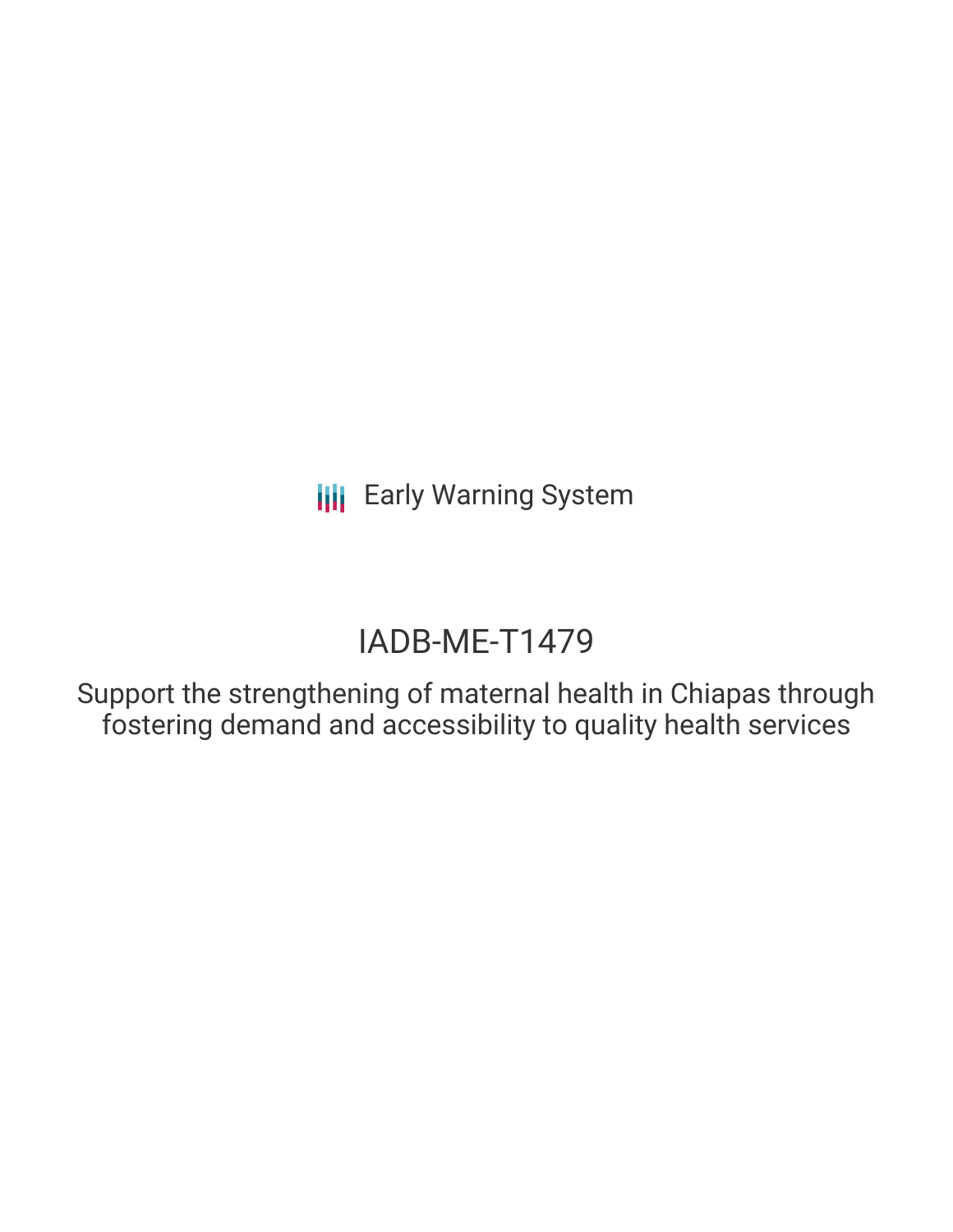

## Early Warning System

Support the strengthening of maternal health in Chiapas through fostering demand and accessibility to quality health cervices

### **Quick Facts**

| <b>Countries</b>               | Mexico                                      |
|--------------------------------|---------------------------------------------|
| <b>Financial Institutions</b>  | Inter-American Development Bank (IADB)      |
| <b>Status</b>                  | Approved                                    |
| <b>Bank Risk Rating</b>        | U                                           |
| <b>Borrower</b>                | Government of Mexico                        |
| <b>Sectors</b>                 | Education and Health, Technical Cooperation |
| <b>Investment Type(s)</b>      | <b>Advisory Services</b>                    |
| <b>Investment Amount (USD)</b> | \$0.20 million                              |
| <b>Project Cost (USD)</b>      | \$0.20 million                              |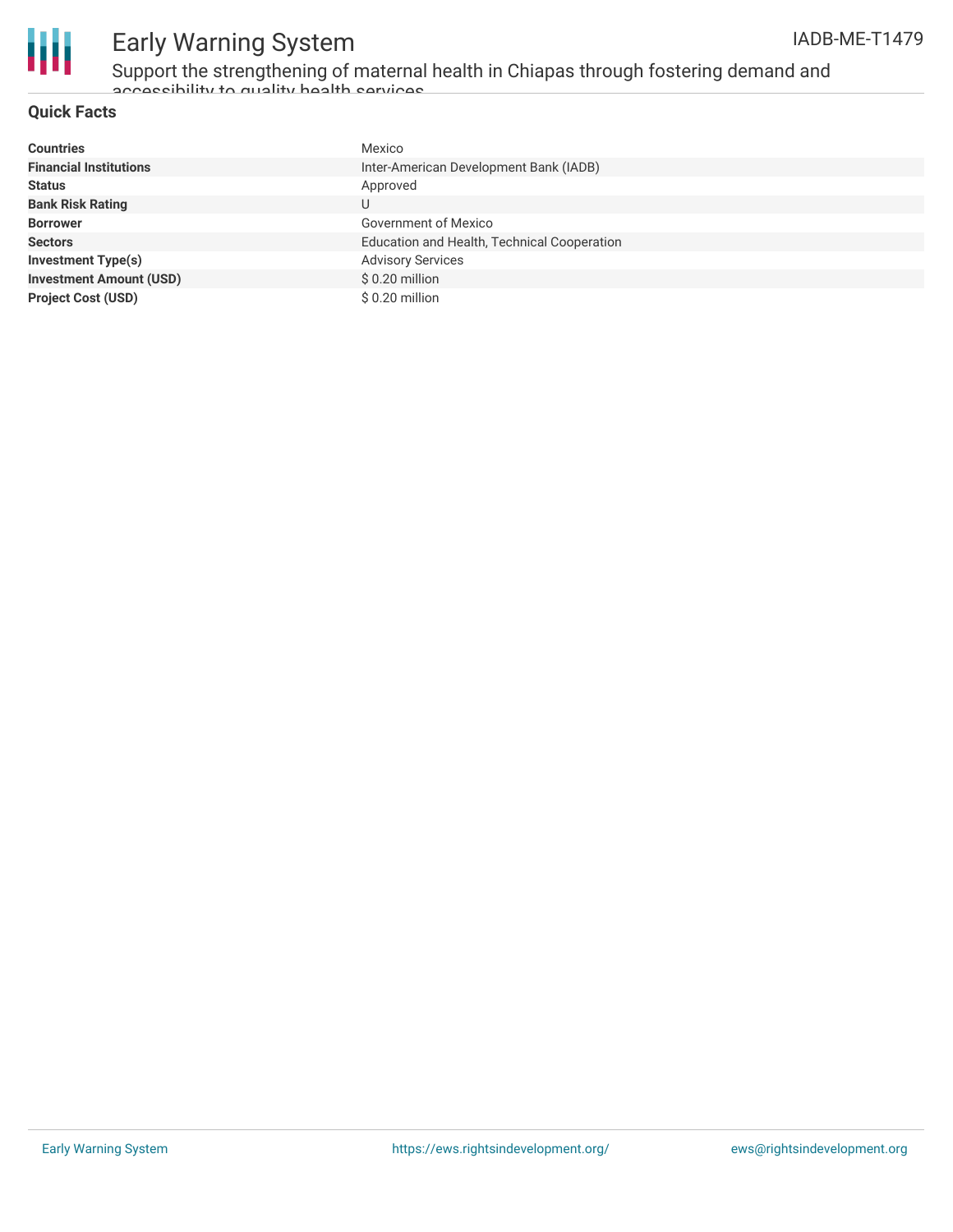

### Early Warning System

Support the strengthening of maternal health in Chiapas through fostering demand and accessibility to quality health convices

### **Project Description**

The general objective of this Technical Cooperation (TC) is to contribute to the reduction of maternal mortality and morbidity in the State of Chiapas, by promoting healthy practices, generating demand and accessibility to quality health services across Chiapas' public health network. The specific objective is to improve access to quality care for maternal and child health through i) promoting sexual and reproductive health education, among indigenous and vulnerable populations; ii) incentivizing demand for quality maternal health services; iii) building and strengthening institutional capacity for improving quality of care through developing protocols, better information systems and strengthening health management capacity.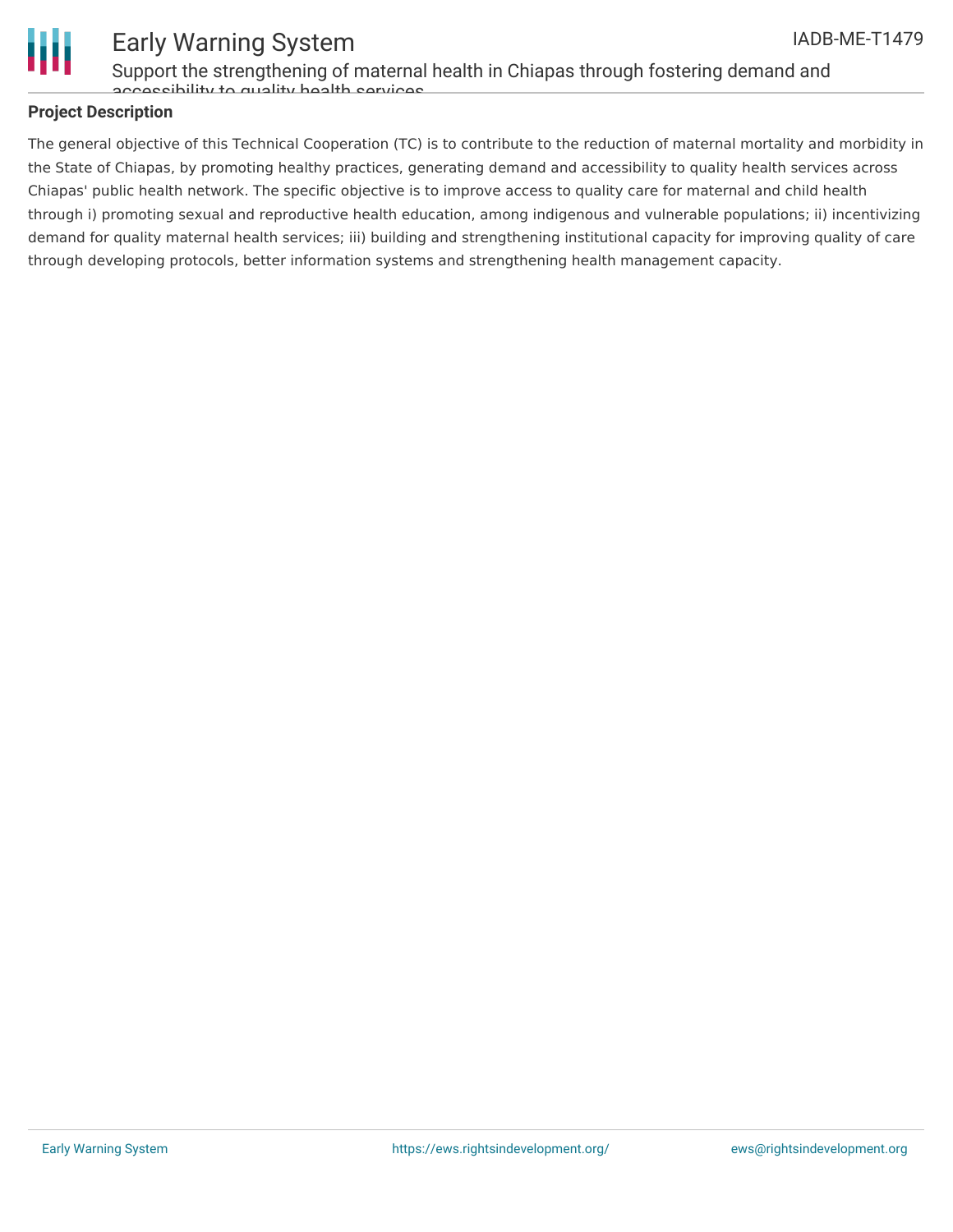

### Early Warning System

Support the strengthening of maternal health in Chiapas through fostering demand and accessibility to quality health cervices

### **Investment Description**

• Inter-American Development Bank (IADB)